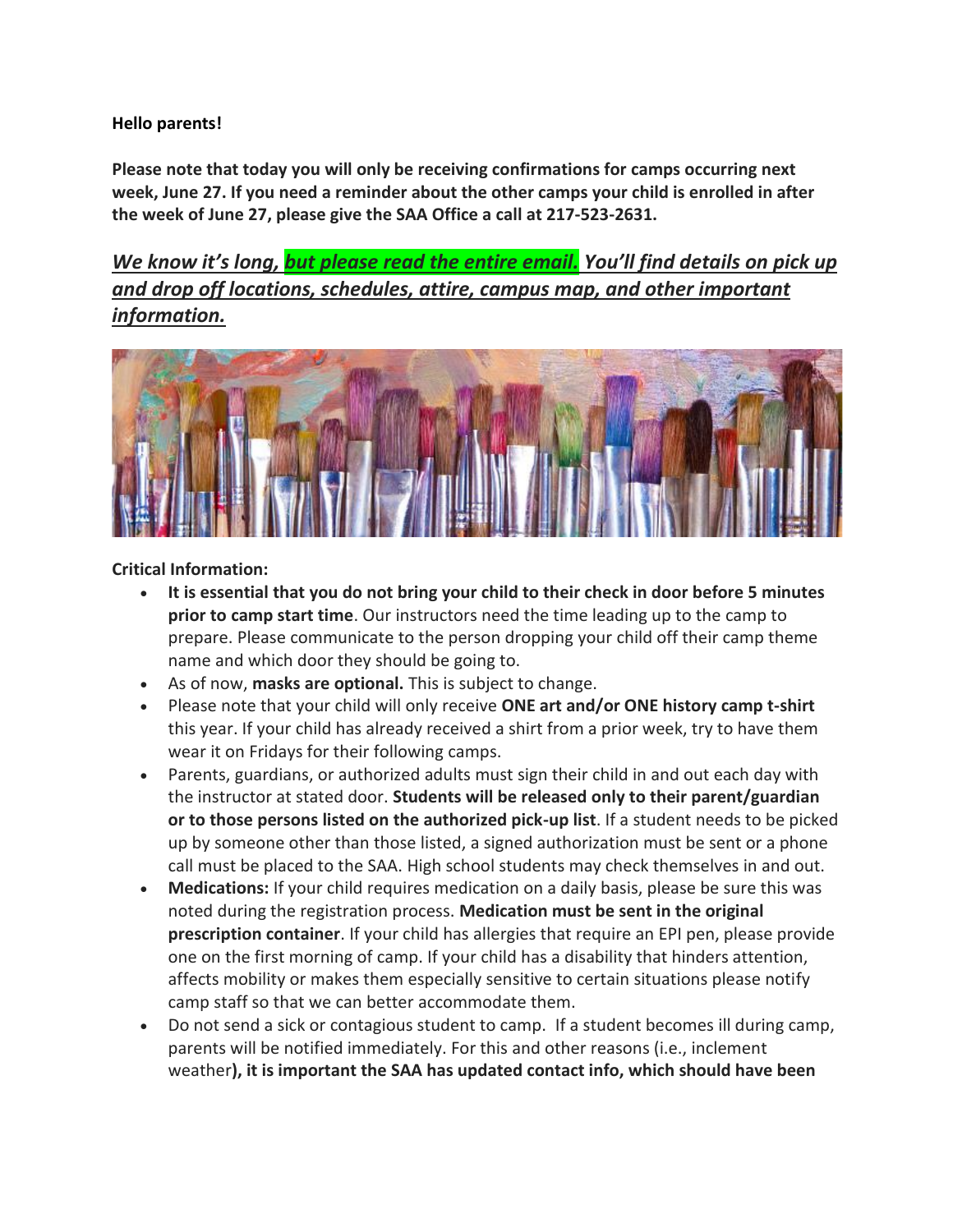**collected at the time of registration.** Campers can catch up on most projects, should they have to miss.

- Students are expected to be respectful and cooperative. The SAA reserves the right to withdraw a student from the session if it is necessary for the safety or well-being of the class. In this instance, there will be no refund of tuition.
- **Dress for Mess!** While many of our supplies may be washable, some are not. Campers should dress for mess. **Campers should wear closed-toe shoes** to protect themselves during activities. We don't want accidents to interrupt our art and history fun!
- **Glassblowing & Torchwork Attire –** Just like all other camps, please wear closed-toed shoes. Campers must also wear cotton clothing. The closer to **100% cotton**, the better. This is most crucial for their top. It is not as important for their pants/shorts to be cotton.
- **Each day, campers will be taking a snack break** and we recommend that you provide a healthy meal, snacks and/or drink for your child during this time. Some children are scheduled for a morning, as well as an afternoon camp. They are welcome to eat a packed lunch here during their break or can leave campus with an approved adult for lunch.
- Please be mindful of what your child leaves behind. We typically end the summer with **a HUGE lost and found pile** that is never claimed. Be sure your kiddo has all their belongings before leaving camp on Fridays. **Many projects are also left behind** and never picked up. Ask your child if they made anything that they don't have at home and come by the SAA to pick up any projects they didn't leave with on Friday. We really appreciate your help on this!
- Do you have artwork piling up from your kiddos camps? Try **Artkive!**

## **Camp Schedule:**

Half Day AM Schedule-Doors open at 8:55 AM (no earlier) and ends at Noon. Pack a snack. Half Day PM Schedule-Doors open at 1:25 PM (no earlier) and ends at 4:30 PM. Pack a snack.

## **Camp Locations and Check-In Changes:**

Your camper should be dropped off at the door of their corresponding studio. The map at the bottom of this email indicates where the five different check-in doors are located with blue stars.

**Torchwork AM,** 9 AM-Noon, taught by John Donaubauer, check in at south door of 815 N 5th St **Turn Up the Volume!,** 9 AM-Noon, taught by Kate Atkinson, check in at Mixed Media Studio door in the courtyard of 700 N 4th St

**Rings AM**, 9 AM-Noon, taught by Meghan Tippy Reese, check in at south door of 815 N 5th St **Functional Animal AM,** 9 AM-Noon, taught by Anne Logue, check in at Mixed Media Studio door in the courtyard of 700 N 4th St

**Photography**, 9 AM-Noon, taught by John Muchow, check in at front door of 103 N 5th St (in downtown Springfield)

**Big Vs. Small AM,** 9AM-Noon, taught by Ashlynn Frey, check in at Condell Studio door in the courtyard of 700 N 4th St

**Tropical Ceramics AM,** 9 AM-Noon, taught by Maggie Packman, check in at south door of 815 N 5th St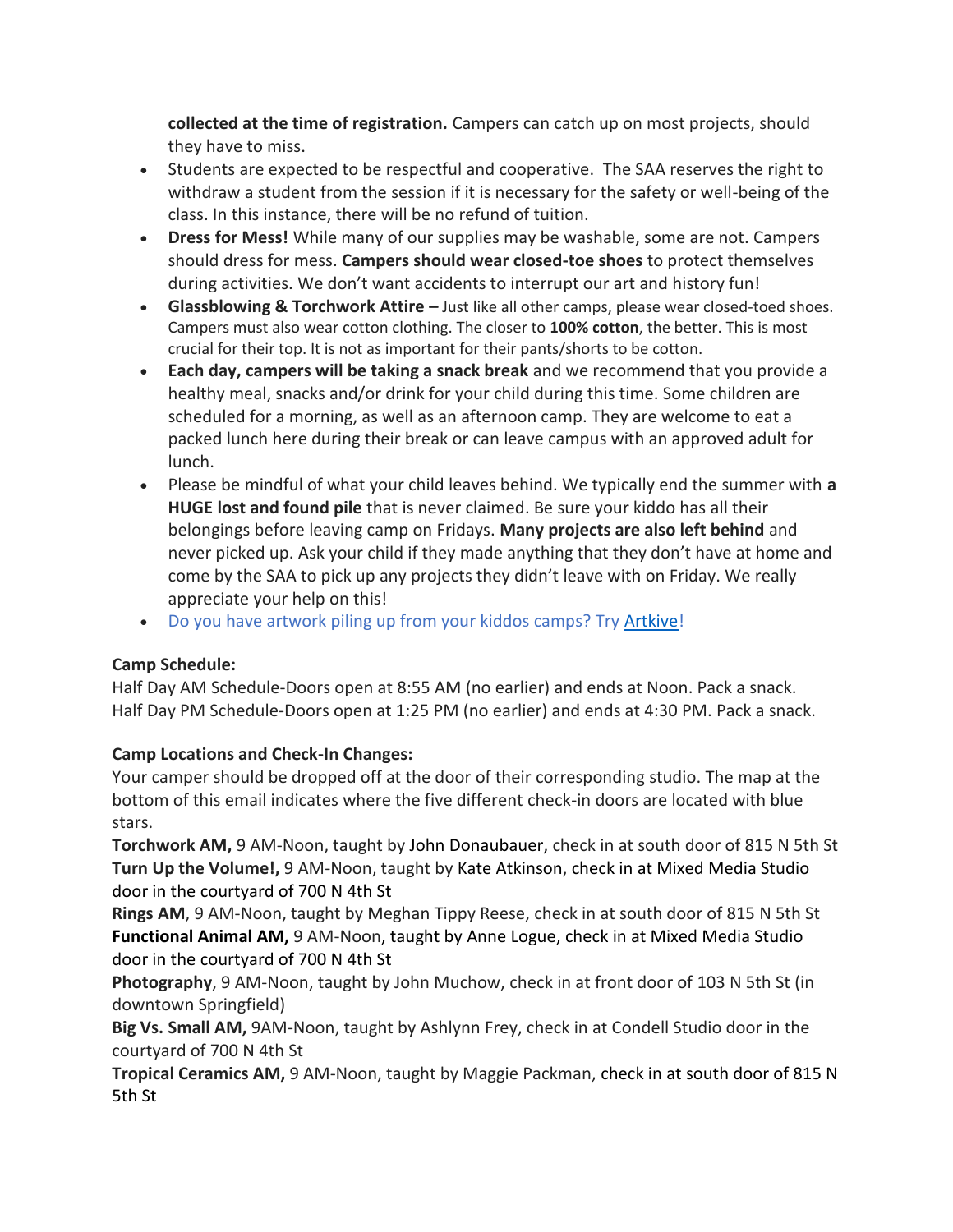**Dreamweaver AM,** 9 AM-Noon, taught by Laura Reyman, check in at the front porch of Edwards Place at 700 N 4th St

**Cooking Up History AM,** 9 AM-Noon, taught by Justin DeLeary, check in at the front porch of Edwards Place at 700 N 4<sup>th</sup> St

**Zoo Crew PM,** 1:30-4:30 PM, taught by Alex Rothschild, check in at Mixed Media Studio door in the courtyard of 700 N 4th St

**Torchwork PM,** 1:30-4:30 PM, taught by John Donaubauer, check in at south door of 815 N 5th St

**Ceramic Garden PM,** 1:30-4:30 PM, taught by Kortney Correa, check in at south door of 815 N 5th St

**Troll Camp PM,** 1:30-4:30 PM, taught by Erin Svendson and Mario Clarke, check in at *Lincoln Memorial Gardens*

**Glass Fusing PM,** 1:30-4:30 PM, taught by Sarah Livingston, check in at Mixed Media Studio door in the courtyard of 700 N 4th St

**Big Vs. Small PM,** 1:30-4:30 PM, taught by Ashlynn Frey, check in at Condell Studio door in the courtyard of 700 N 4th St

**Civil War Encampment PM**, 1:30-4:30 PM, taught by Justin DeLeary, check in at front porch of Edwards Place at 700 N 4th St

**See you soon!**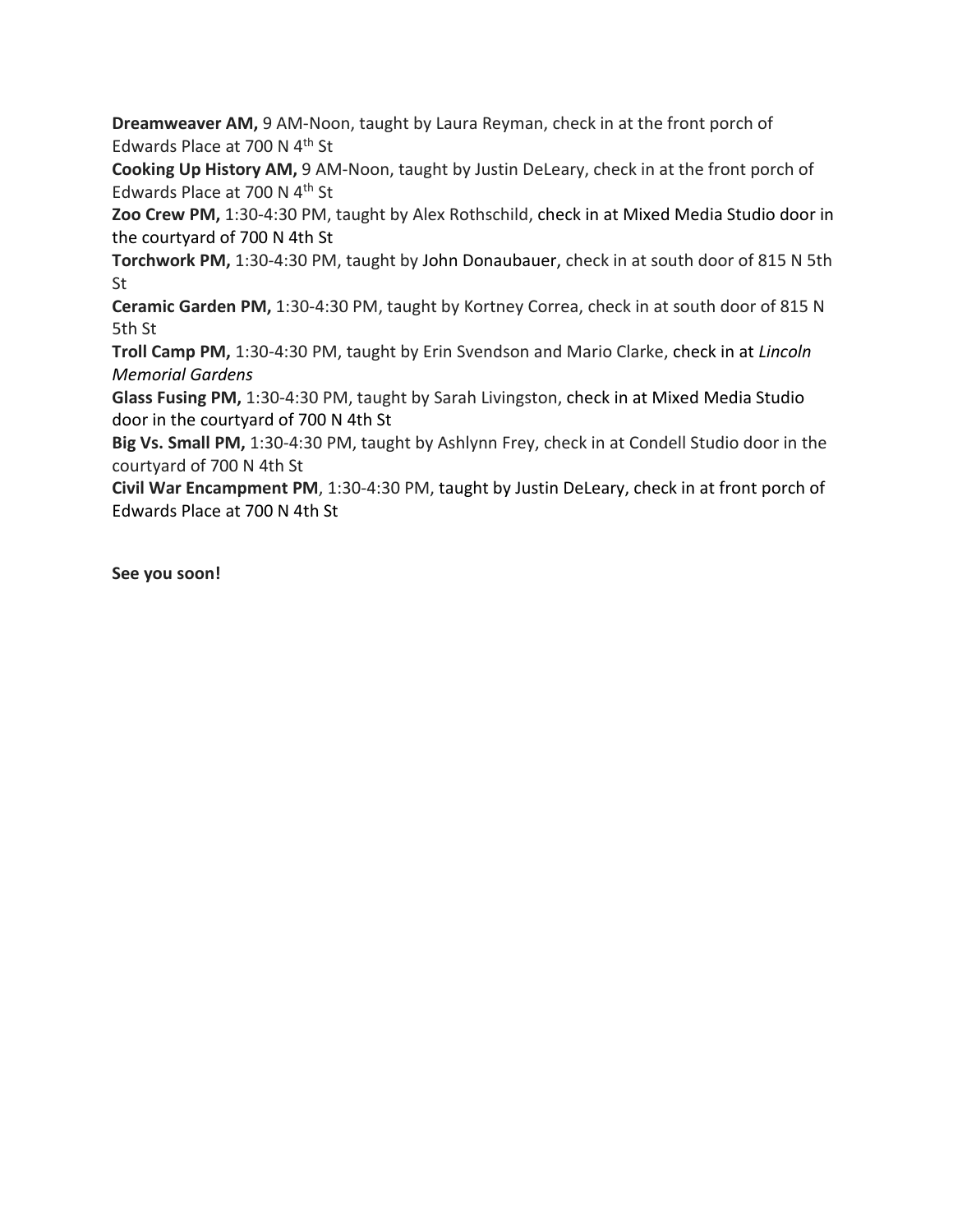